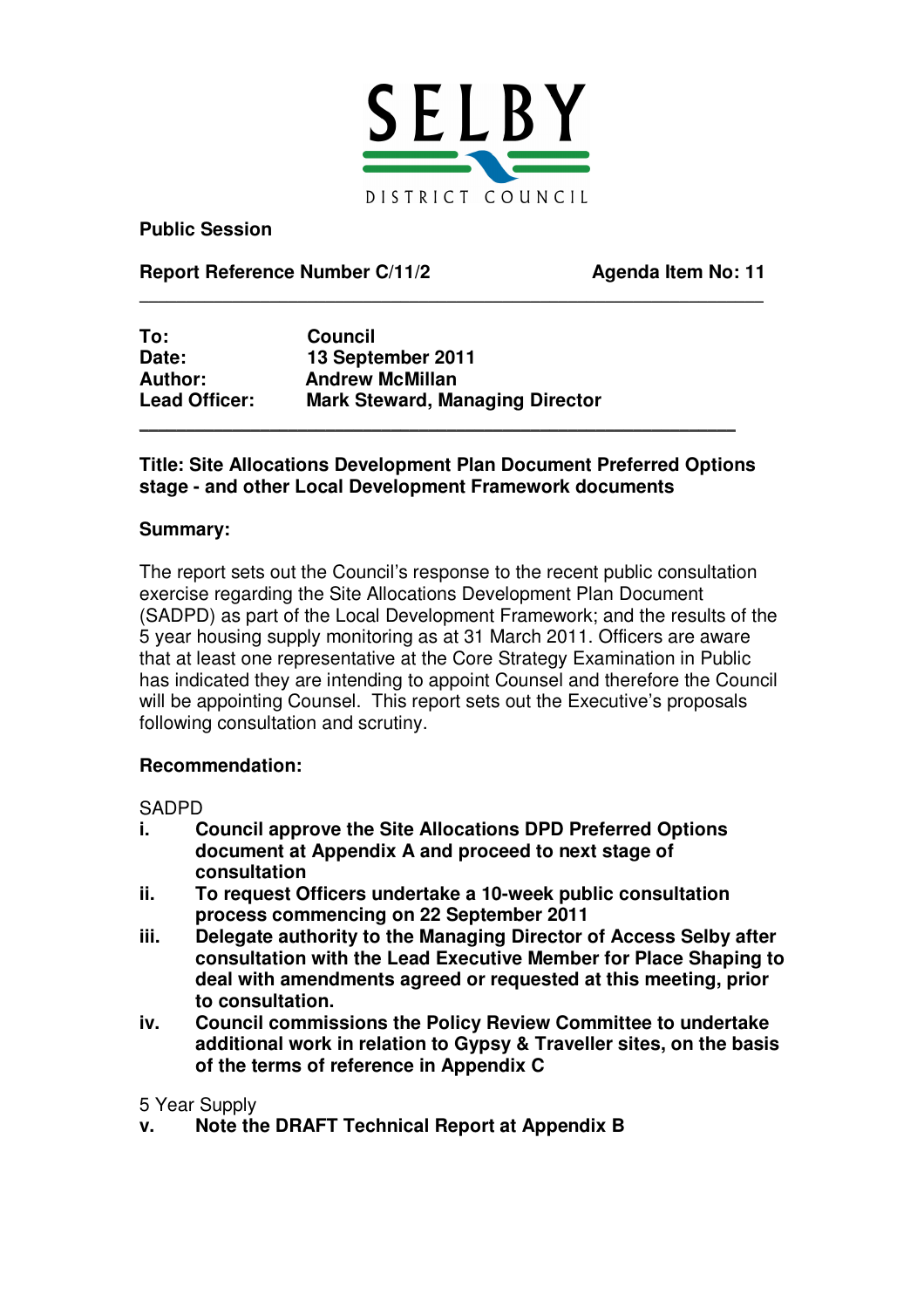- **vi. Agree to the release of the Local Plan Phase 2 residential allocations, but with revised housing numbers consistent with those set out in the Site Allocations DPD Preferred Options.**
- **vii. That appropriate publicity be given and landowners notified.**
- **viii. Delegate authority to the Managing Director of Access Selby after consultation with the Lead Executive Member for Place Shaping to deal with consequential amendments to the SADPD in response to the release, prior to its consultation.**

Legal Representation at Core Strategy Examination in Public

**ix. Note that Counsel will be appointed on behalf of SDC.**

## **Reason for Recommendation:**

## **SADPD**

- Following consideration of the Issues and Options consultation exercise earlier in the year, the Council has proposed its draft Preferred Options (Appendix A). Full consideration has been given to the draft document by the Executive and Policy Review Committee (see minutes) which has resulted in improvements to the text. It is now ready for public consultation to progress its journey towards Adoption.
- Executive has noted the Policy review Committee concerns over the allocation of Gypsy & Traveller sites and invited them to undertake research to ensure the SADPD is sound and the allocation of such sites is robust.

5 Year Supply

• To ensure clarity for the decision making process.

Legal Representation at Core Strategy Examination in Public

• Officers recognise this is a significant matter for the Council and having regard to some parties to the process utilising Counsel at the hearing, it is considered advisable the Council is able to respond at a similar level.

# **1. Introduction and background**

- **1.1** The SADPD is the second development plan document which is being prepared as part of the Council's Local Development Framework. When adopted it will support the Core Strategy and guide future growth in the district.
- 1.2 The Council is no longer able to demonstrate a 5 year housing land supply, and must respond by increasing the amount of land available for development. In advance of the Site Allocations DPD, its ability to do this is through the release of the 2005 Local Plan Phase 2 sites. By releasing these sites the Council may continue to manage the development of the District. By not releasing the sites the Council is disadvantaged when it comes to dealing with planning applications for housing development on what would normally be considered inappropriate sites.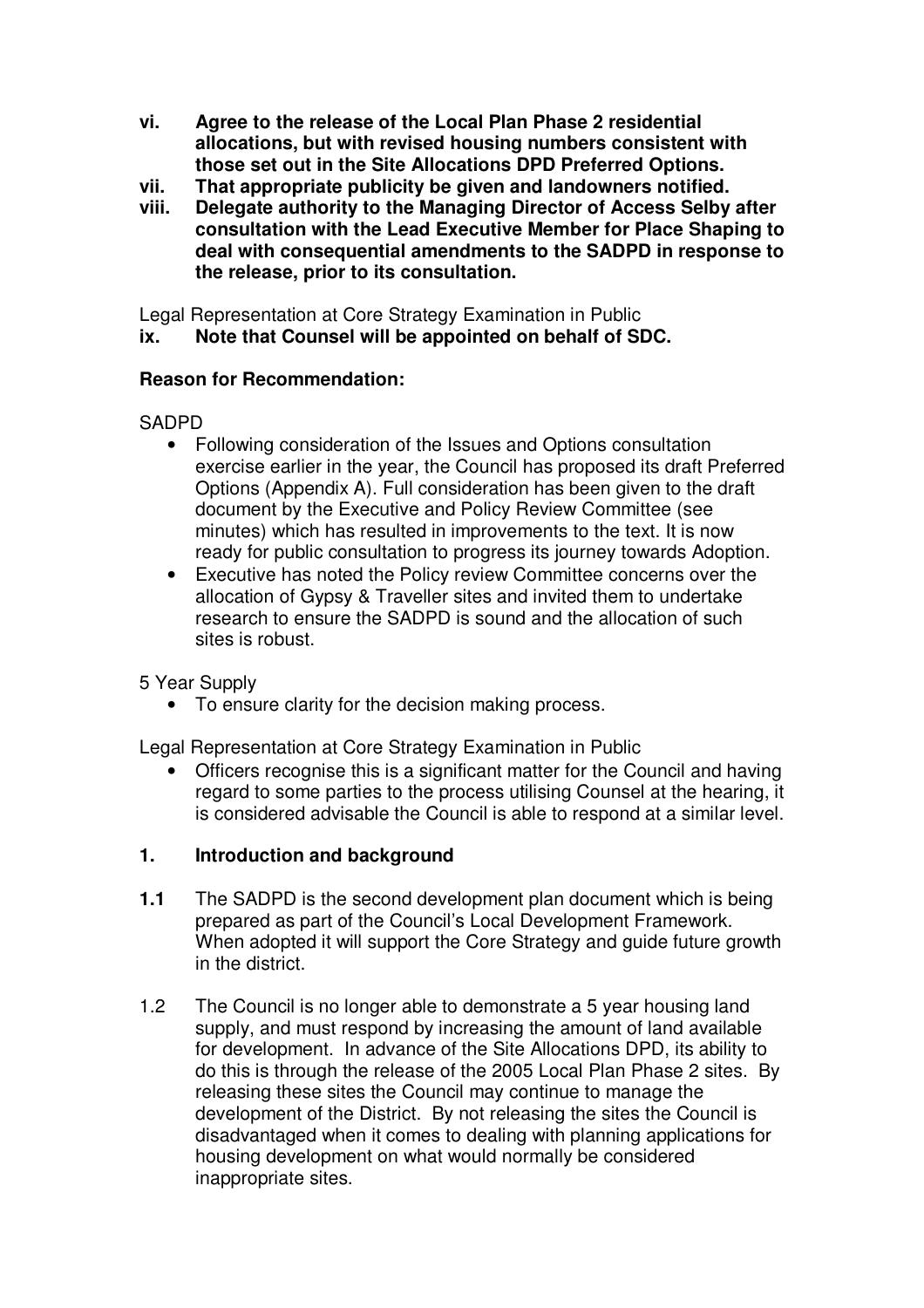# **2. The Report**

#### **SADPD Preferred Options**

- **2.1** The draft SADPD Preferred Options has been prepared in response to public consultation that took place earlier in 2011. The Executive considered the Draft SADPD on 28 July 2011, and then presented it to Policy Review Committee (including minutes highlighting minor amendments). See Appendix B and C.
- **2.2** Policy Review Committee considered the Draft SADPD Preferred Options on 9 August 2011 and the minutes of 28 July Executive. Following lengthy debate, the Committee made a series of recommendations. The Executive considered those recommendations and made a number of amendments to the SADPD Preferred Options. (see minutes of Executive meeting from 1 September 2011).
- **2.3** The second part of the report for The Executive concerned the 5 year housing supply and the need to release the 2005 Local Plan Phase 2 housing allocations. The Executive agreed to recommend the release of the sites to the Full Council and this is reflected in the SADPD Preferred Options. If Council chose to adopt a different approach or agree in part, then there would need to be consequential redrafting of the SADPD Preferred Options to reflect this change. Details regarding the 5 year supply and the need to release Phase 2 sites are set out below.

#### **5 Year Supply**

- 2.4 The Core Strategy is now subject to Examination by an independent inspector. The Hearing Sessions will begin on 20 September and are scheduled to run for 2 weeks. The Council has submitted its Written Statements within the time set by the Inspector. In order to formulate the Council's responses both in the Written Statements and at the Hearing Sessions, the Council must ensure that it is presenting the most up-to-date and robust evidence base to justify the policies in the Core Strategy.
- 2.5 A key element is to inform housing land supply and delivery by providing the latest information on the Strategic Housing Land Availability Assessment (the SHLAA) and incorporating both the 5 year land supply calculations and the housing trajectory.
- 2.6 Following year-end monitoring, and as part of the Annual Monitoring Report work, the latest results and methodology are now available.
- 2.7 The attached DRAFT Technical Report at Appendix B explains the background and need for an up-to-date SHLAA. The information is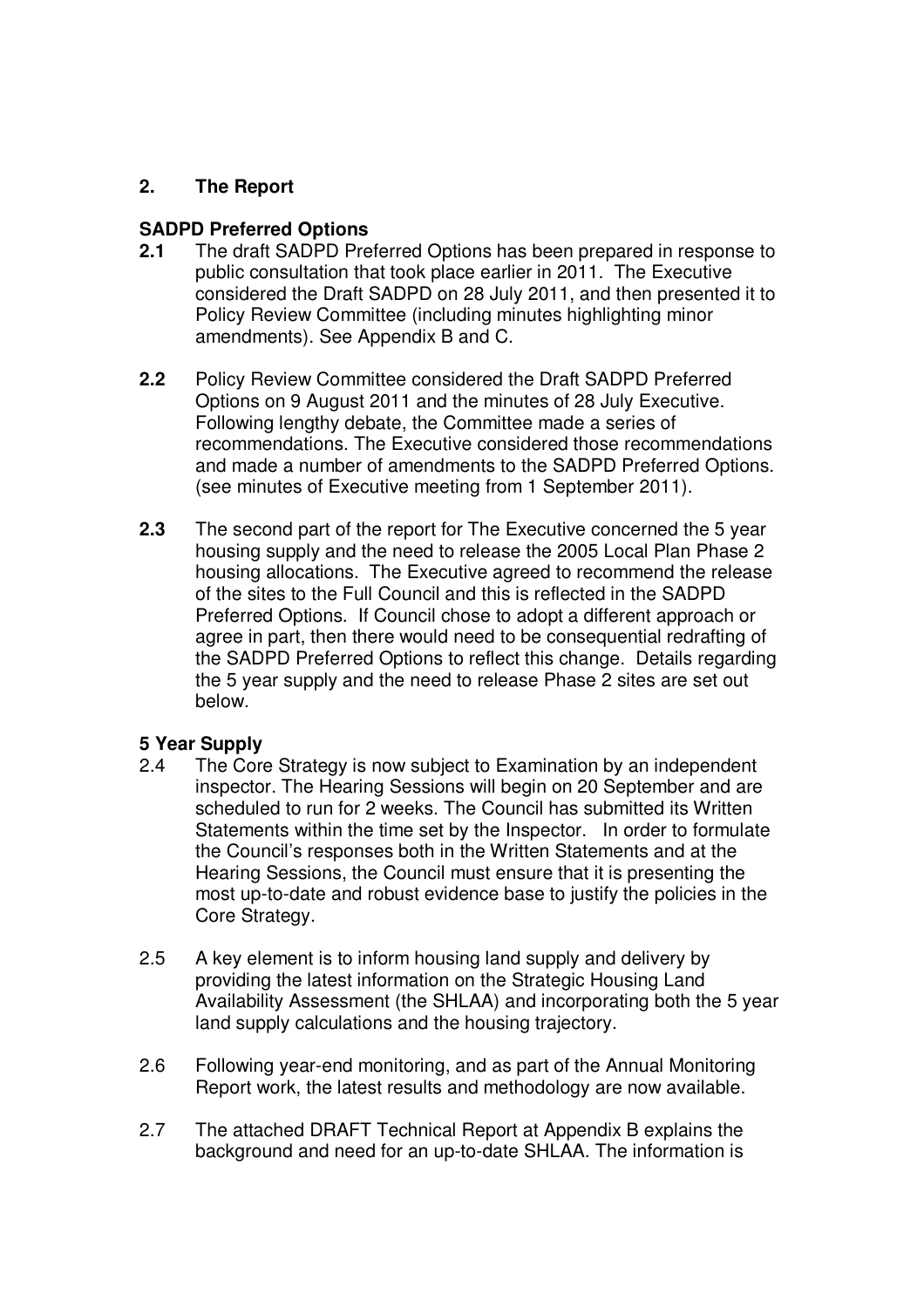required for the Core Strategy and in accordance with both PPS12 and PPS3.

2.8 It also sets out the methodology and calculations for the 5 year land supply and the Housing Trajectory; although the latter element is currently work in progress but it is important that the SHLAA and 5 year land supply elements are in the public domain for the Core Strategy Examination process and to allow for the proper and planned the release of housing land.

#### **SHLAA Refresh**

- 2.9 The SHLAA forms part of the statutory evidence base for the LDF Core Strategy and demonstrates where housing will be delivered within the District over the next 5 years and until the end of the plan period (2026) to meet the housing needs of the District as set out in the Regional Spatial Strategy (RSS) and the Selby District Core Strategy.
- 2.10 The updated SHLAA (see attached DRAFT Technical Report at Appendix B) is helpful for the Inspector to inform discussions at the Hearing as there is now up-to-date land availability information.

## **5 year land supply / housing trajectory**

- 2.11 The Selby District Core Strategy (Submission Version May 2011) uses the net housing requirement of 440 dwellings per year established in the RSS as the most appropriate housing target on which to base the Core Strategy.
- 2.12 The 5 year land supply calculation is based on that annual delivery requirement over the next five years which gives a minimum five year land requirement of 2200 dwellings.
- 2.13 PPS12 states that we need to ensure that this need is deliverable and achievable through annually reviewing local land supply for housing. As such, the 5 year housing supply forms part of the Annual Monitoring Report and we are required to ensure housing delivery is planned and sustainable.
- 2.14 The calculation is undertaken annually and during the previous reporting year (2009/2010) there was a total of 2401 plots available for development (with planning permission or eligible SHLAA sites without permission i.e. Brownfield within Development Limits); equivalent to 480 dwellings per year over the following 5 years from March 2010 (or 5.45 years supply).
- 2.15 However, this year's annual survey of housing completions and commitments, and Refreshing the SHLAA (at the base date of 31 March 2011), the results show that we have a 2168 plots available for development, equivalent to 433.6 dwellings per year over the next five years or 4.9 years supply.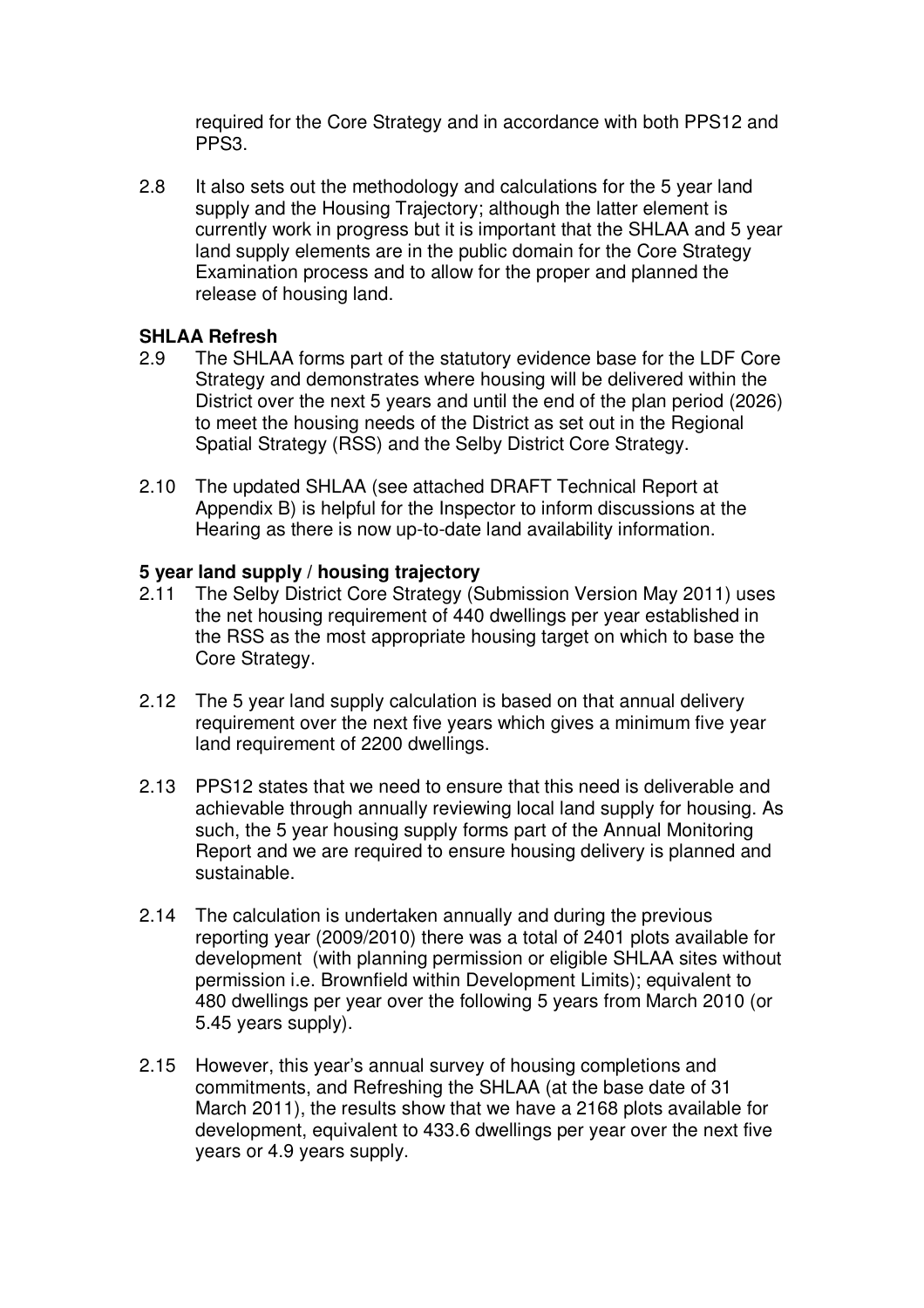- 2.16 This clearly falls short of a 5 year land supply set out in RSS and the Core Strategy.
- 2.17 Although not currently Government policy, the recently published Draft National Planning Policy Framework (NPPF), emphasises that the presumption in favour of sustainable development is key and the Government's objective it to increase significantly the delivery of new homes. Local councils should plan to meet their full requirement for housing and ensure there is choice and competition in the land market to facilitate the delivery of homes on the ground. The preferred option is that local councils identify additional 'deliverable' sites for housing. The supply should include and additional allowance of at least 20 per cent on top of current five year land supply.

## **Release of Phase 2 Housing Allocations**

- 2.18 The intention had previously to consider Phase 2 sites (identified in Policy H2 of the Selby District Local Plan) as part the Sites Allocation Development Plan Document (SADPD).
- 2.19 However, as the latest monitoring shows that the current supply of housing land has fallen below the 5 year minimum required in national planning guidance (PPS3 Housing), and in order to ensure continuity in the Five Year Land Supply, Phase 2 housing allocations identified in Policy H2 can now be considered for release under Policy H2A of the adopted Selby District Local Plan.
- 2.20 The saved housing policies H2 and H2A in the Selby District Local Plan provide a pool of sites which can be drawn upon to supplement the land supply. The majority of these sites are situated in relatively sustainable locations which broadly correspond with the emerging Core Strategy proposals and are identified in 'saved' policies of a statutory plan, following public examination. This could in theory inject 2190 plots (at SLDP figures) which would be 4358 plots, or a ten year supply.

#### **Interim position until the SADPD is Adopted**

- 2.21 At this point in time a 1.5 year extension of the land supply would broadly coincide with the interim period between the present time and the target adoption date of the Site Allocations DPD (end of 2012).
- 2.22 If a take-up rate of 440 dwellings per annum over the next 1.5 years is used, land for 660 dwellings from the Phase 2 pool will be needed to maintain the supply.
- 2.23 However, because of weak market conditions, take up of the delivery rate is likely to be below what is needed annually (there were only 270 houses built in 2009/10 and 366 in 2010/11) then I can be estimated a release of land for around 300 dwellings may come forward (based on the average from the previous 2 years completions of 318 dwellings).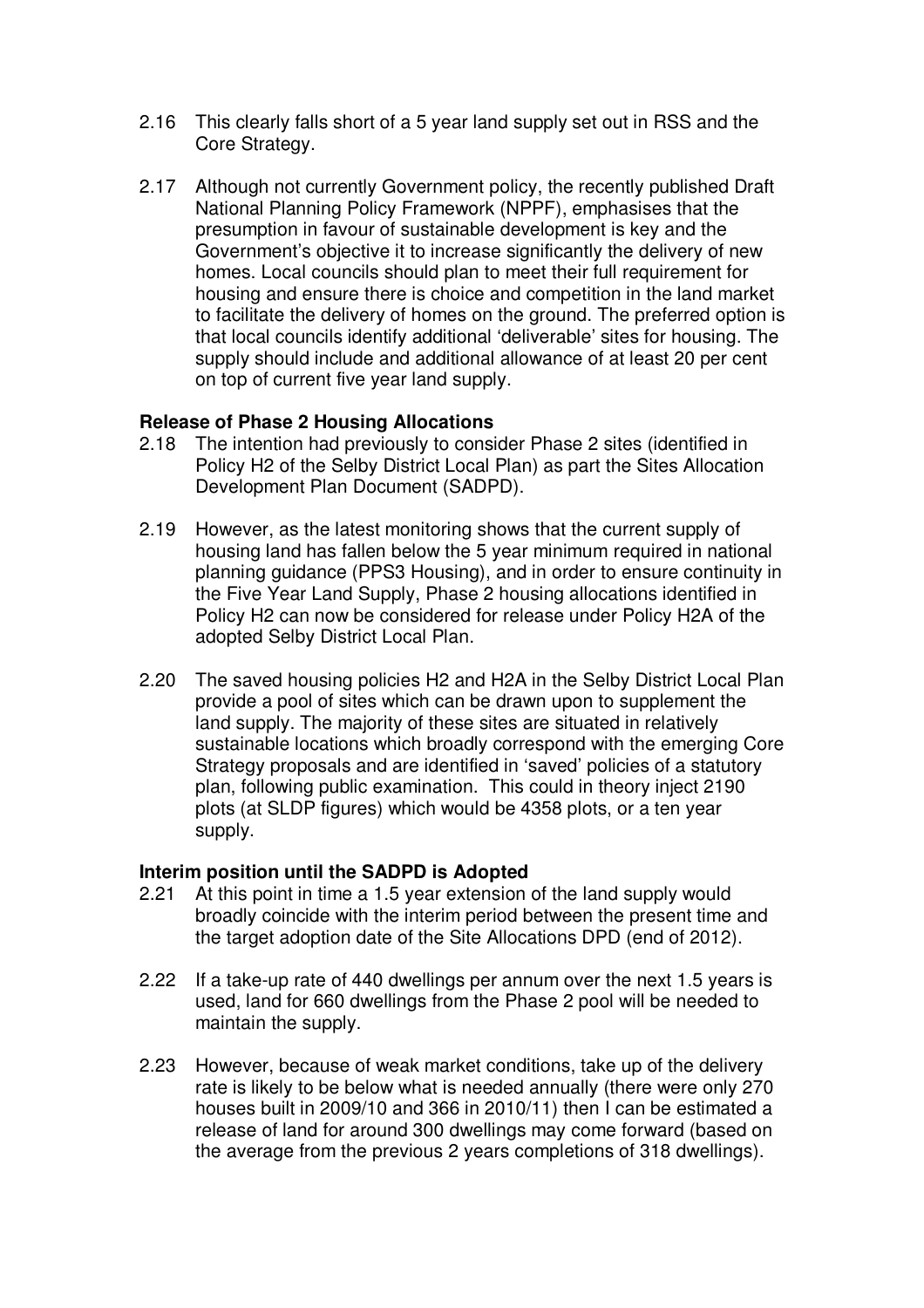Any release of new allocations should therefore aim to be within this range (300 – 660 dwellings).

- 2.24 The theoretical capacity of the remaining Phase 2 SDLP sites exceeds 2000 dwellings. SHB/1B is a large site with a capacity of 900+ dwellings in the SDLP. The Submission Draft Core Strategy requirement from new allocations in Sherburn in Elmet is less than 500 dwellings. Bringing this site forward at this interim stage could prejudice decisions to be made through the SADPD (the site is identified in the emerging Preferred Options SADPD, site reference SHER007).
- 2.25 The Executive considered this issue and agreed that the site should be released, albeit at a lower level than that set out in the SDLP. Other sites have the same issue (albeit at a lower level) so it was agreed to recommend the release of the sites at the same level as set out in the SADPD Preferred Options. This would ensure that the Core Strategy and SADPD would not be undermined, but that the supply of land and development could continue.
- 2.26 Most of the Phase 2 sites are being promoted as part of the SADPD process, and are considered appropriate to include in the Preferred Site Options for consultation. As such, in the majority of cases their release would not prejudice that process.
- 2.27 It is however, unlikely that all the remaining Phase 2 sites can realistically come forward immediately to top-up the supply of sites in advance of the SADPD adoption in 18 months time. Further work is being undertaken as part of the Housing Trajectory (see accompanying DRAFT Technical Report at Appendix B). For example detailed investigatory work such as contacting landowners is undertaken to seek to determine intentions on when the sites might be developed.
- 2.28 The table shows that the theoretical Phase 2 contribution is 1341 dwellings at SADPD figures. However, the total has been reduced to represent a blanket expected maximum 30% delivery potential given the necessary lead in time for progressing allocations through planning application stage to development within the next 18 months. This gives the discounted figure of 402 dwellings which might be expected to be over the next 18 months, thus stimulating the market to deliver the 440 per year need.

Table 1:

| <b>SDLP Site</b><br>Reference | <b>Site Location</b> | <b>Theoretical</b><br><b>Additional</b><br><b>Contribution</b><br>(Capacity in<br>Dwellings) | <b>Notes</b>               | <b>SADPD figure</b> |
|-------------------------------|----------------------|----------------------------------------------------------------------------------------------|----------------------------|---------------------|
| BYR/1                         | East Acres, Bryam    | 21                                                                                           | Unknown land ownership. No | 20                  |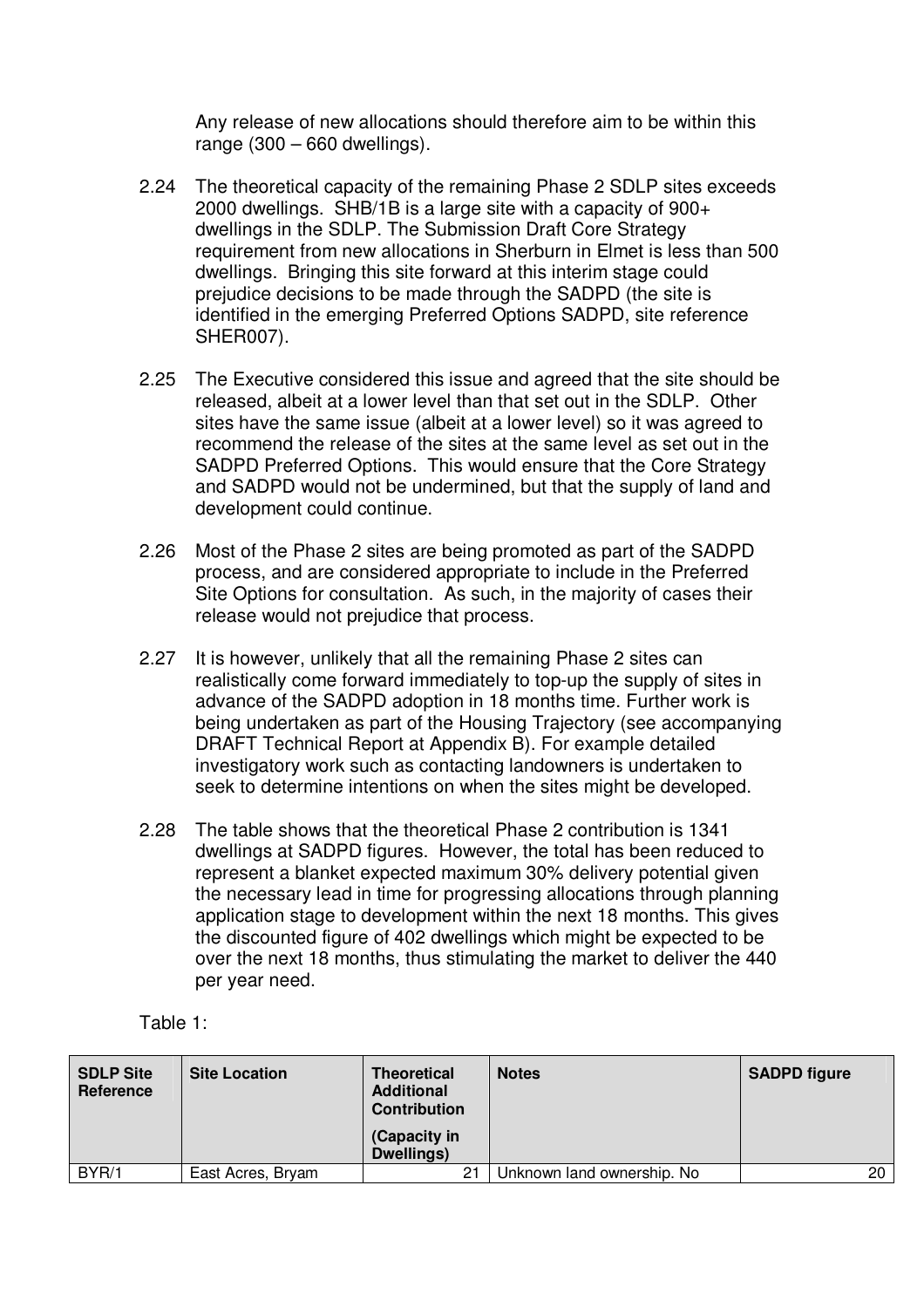| <b>SDLP Site</b><br>Reference | <b>Site Location</b>                                                            | <b>Theoretical</b><br><b>Additional</b><br><b>Contribution</b> | <b>Notes</b>                                                                                                                                 | <b>SADPD figure</b> |
|-------------------------------|---------------------------------------------------------------------------------|----------------------------------------------------------------|----------------------------------------------------------------------------------------------------------------------------------------------|---------------------|
|                               |                                                                                 | (Capacity in<br>Dwellings)                                     |                                                                                                                                              |                     |
|                               |                                                                                 |                                                                | developer interest                                                                                                                           |                     |
| CAM/1                         | Drax Road,<br>Camblesforth                                                      | 55                                                             | Flood risk issues. May be<br>prohibitive or require mitigation.<br>Not an SADPD allocated site as it<br>is a Secondary Village               | 55                  |
| CAR/1                         | High Street, Carlton                                                            | 79                                                             | Flood risk issues                                                                                                                            | 38                  |
| CAR/2                         | Low Street, Carlton                                                             | 12                                                             | Flood risk issues. Not an SADPD<br>allocated site.                                                                                           | $\overline{12}$     |
| EGG/2                         | High Eggborough<br>Road, Eggborough                                             | 23                                                             |                                                                                                                                              | 30                  |
| EGG/3                         | Selby Road,<br>Eggborough                                                       | 210                                                            | Multiple land ownership. Requires<br>approved development brief.<br>SADPD identifies site for 55 units                                       | 57                  |
| HAM/1                         | Cherwell Court,<br>Hambleton                                                    | 15                                                             | Not an SADPD site                                                                                                                            | 14                  |
| OSG/1                         | Tindall's Farm,<br>Osgodby                                                      | 45                                                             |                                                                                                                                              | 48                  |
| SEL/1                         | Cross Hills Lane, Selby                                                         | $450+$                                                         | SADPD identifies a larger area of<br>land for 944 units                                                                                      | 450                 |
| STM/1(B)                      | Land at Lund Syke<br>Lane, South Milford                                        | 127                                                            |                                                                                                                                              | 98                  |
| $\overline{SHB/1(B)}$         | Low Street, Sherburn in<br>Elmet                                                | $900+$                                                         | SADPD considers site suitable for<br>282 units but SDLP states 950+                                                                          | 282                 |
| TAD/2                         | Station Road,<br>Tadcaster                                                      | 105                                                            |                                                                                                                                              | 104                 |
| THW/2                         | Leeds Road, Thorpe<br>Willoughby                                                | 148                                                            |                                                                                                                                              | 133                 |
| figures.                      | <b>Total Theoretical Capacity of all</b><br>remaining sites based on Local Plan | 2190                                                           |                                                                                                                                              | 1341                |
|                               |                                                                                 |                                                                | It is considered that around<br>30% may come forward over<br>next 18 months:                                                                 | 402                 |
|                               |                                                                                 |                                                                | Such delivery of these numbers<br>would help to revitalise the<br>housing market: more land<br>available = more likelihood of<br>development |                     |

2.30 Whether additional land supply is sufficient to entirely satisfy the housing land requirement up until the adoption of the Core Strategy and Site Allocations DPD will depend on the rate of take up of land and the supply of additional windfall sites during that period. However, the Core Strategy is expected to be adopted in early 2012, and that identifies the Strategic Development Site at Olympia Park for 1000+ dwellings which will ensure a healthy supply well in excess of the 5 year requirement.

#### **Impact on SADPD**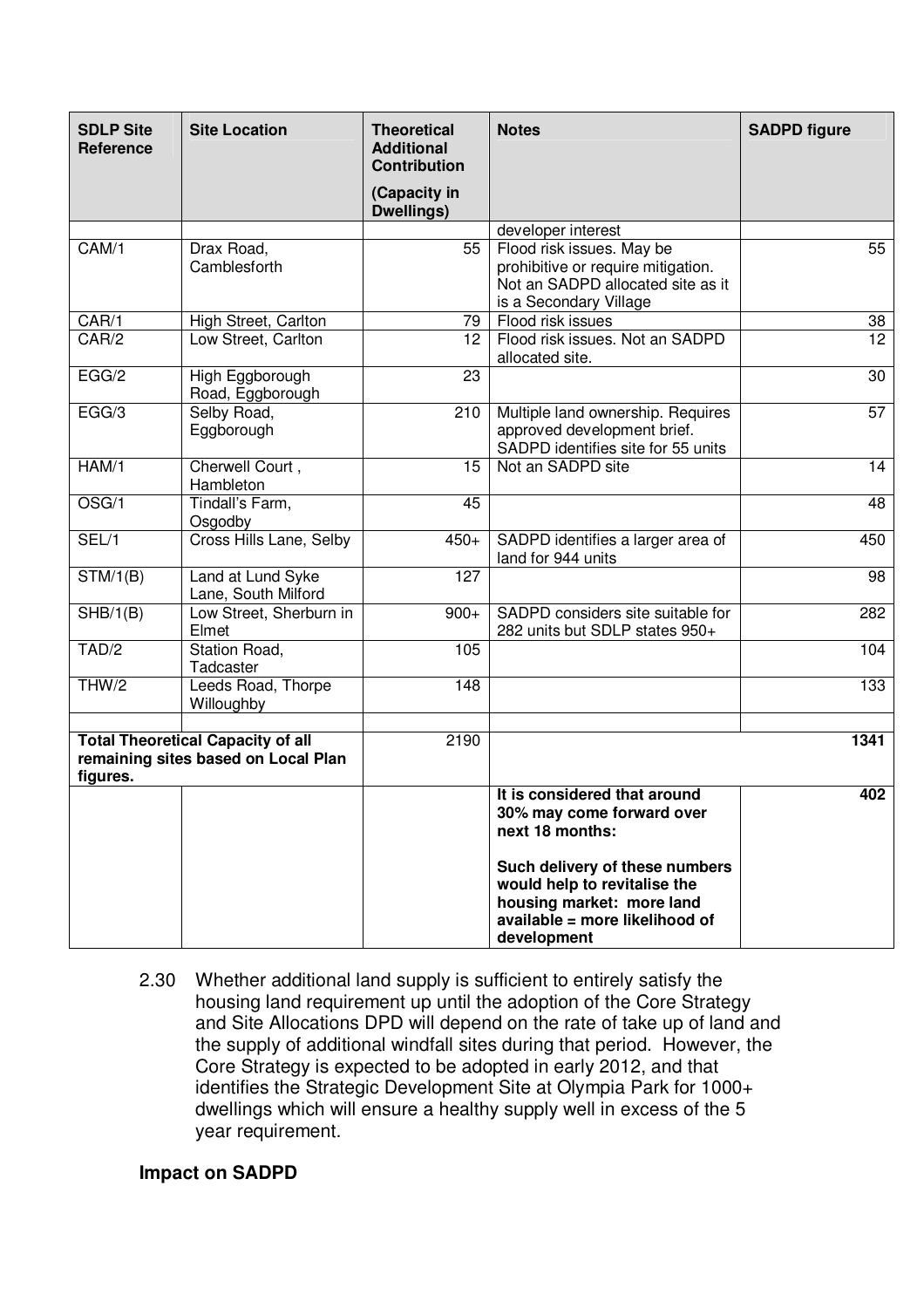- 2.31 The Phase 2 sites are being released in order to implement existing policies in the adopted Selby District Local Plan. The release of the Phase 2 sites is triggered by the latest calculation that we have only a 4.9 year land supply, which falls short of the required 5 year land supply.
- 2.32 The Core Strategy (when adopted) establishes the amount and distribution of housing land to meet the District housing requirements. The figures in the Core Strategy are the starting point for the Sites Allocations DPD which, when adopted by 2012, will identify how much and where development should go in the towns and villages in the District.
- 2.33 All of the Phase 2 sites have been considered through the SADPD process (at Issues and Options stage) and most are now proposed to be included in the Preferred Options SADPD document programmed for consultation between September and November this year (see other section of this covering report).
- 2.34 The analysis above indicates that even if the Phase 2 sites are released now, there is a practical limit on how much of each site can physically be developed in that short 18 month timescale (assuming no other delays in delivery through as yet unidentified site constraints). It is likely therefore, that the Phase 2 sites will continue to be identified in the SADPD as 'rolled forward' allocations to meet future land requirements unless they get planning permission or have been developed in the meantime. As such the release of the Phase 2 sites now will not prejudice the delivery of the SADPD but ensure that we have a continuing supply of housing land in line with PPS3 and in a planned way in the most sustainable locations. It should be reiterated too that emerging Government policy is to identify an extra 20% of housing on top of the target delivery (Draft NPPF). In short, the released Phase 2 sites will ensure that the Council remains in control of windfall development.
- 2.35 In terms of the housing land requirement figures, the SADPD will set this out in much the same way as it is expressed in the Core Strategy. Simplified, that is the requirement from new allocations is the amount required over the plan period less those which already have planning permission. This is described in the following table as A minus  $B = C$ . If a released Phase 2 allocation gains planning permission in advance of the publication of the SADPD the site would simply move from C to B and the overall requirement remains the same.

*(Based on the Core Strategy figures as at 31.03.10, which will be updated for future drafts of the SADPD but the principle remains the same)*:

Table 2: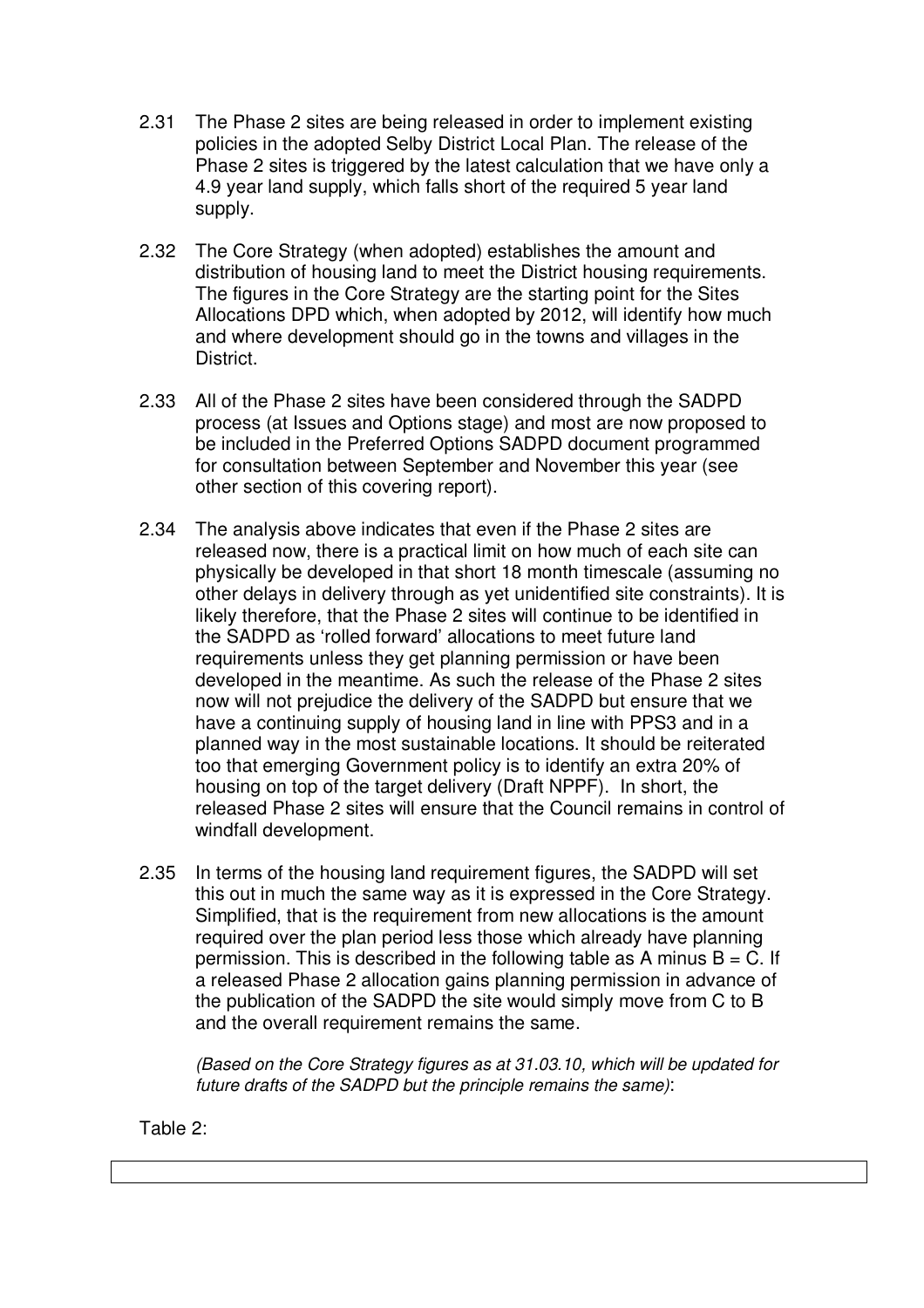| А. | Housing land required                                               | Annual requirement x<br>number of years left in<br>the Plan period<br>$(2010 - 2026)$ | 440 dw $\times$ 16 years | 7040 |
|----|---------------------------------------------------------------------|---------------------------------------------------------------------------------------|--------------------------|------|
| B. | Contribution form<br>existing commitments<br>(planning permissions) | Take away the housing<br>already 'committed' to<br>be built                           |                          | 2176 |
| C. | Requirements from<br>new allocations                                | Housing land required<br>minus housing already<br>committed                           | A minus B                | 4864 |
|    |                                                                     |                                                                                       |                          |      |

- 2.36 The impact on the SADPD Preferred Options will be minimal, with most Phase 2 sites being rolled-over as the preferred sites. Where Phase 2 sites are not the preferred sites, the SADPD will need amending after Full Council to reflect those minor changes, prior to the public consultation.
- 2.37 The release of Phase 2 sites will not impact upon the broad distribution of houses via the SADPD allocations. For example, the SADPD identifies 98 units for South Milford, and the release of STM/1(B) will satisfy that requirement.

# **3. Legal/Financial Controls and other Policy matters**

## **3.1 Legal Issues**

SADPD

- 3.1.1 The document must be made available for a consultation period of at least of 6 weeks.
- 5 Year Supply
- 3.1.2 It is possible that the owners of sites that have experienced a reduction in housing number may challenge the decision (most likely via a planning application)
- Legal Representation at Core Strategy Examination in Public
- 3.1.3 Officers had been seeking to minimise the level of legal support at the EiP as the new process and guidance related to the procedure is one of the round table discussions rather than an adversarial approach. However the adoption of the Core Strategy, which will be in place for 15 years, is such a significant document for the Council, that once it was known that other parties attending the EiP would be legally represented by Counsel, officers felt it more appropriate that Council's position was not weakened in any way and the same level of support was available to the officers who will be attending the EiP.

# **3.2 Financial Issues**

# **SADPD**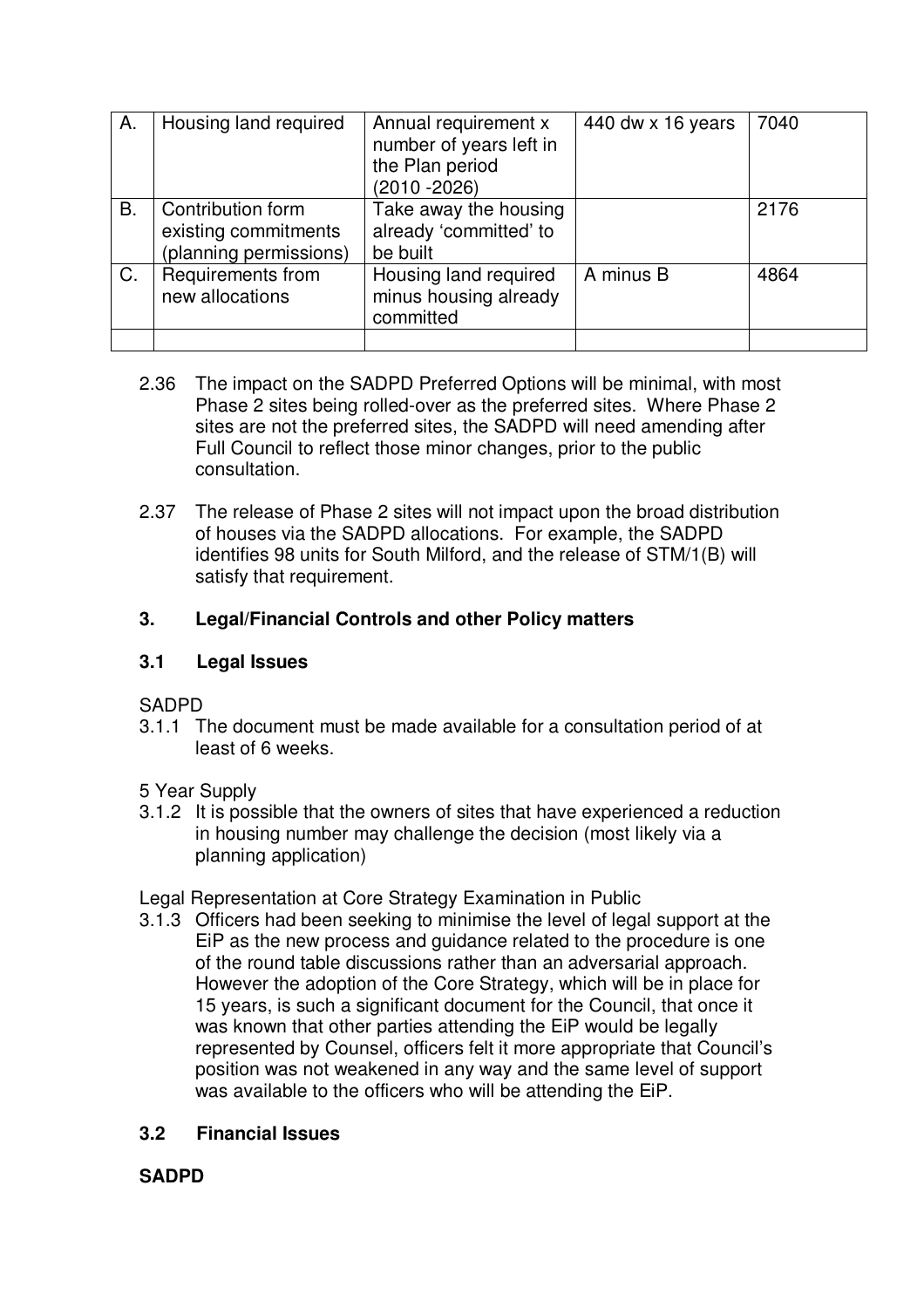- 3.2.1 The majority of costs associated with the Preferred Options have been accounted for in the budget: These include:
	- Copies available to view in Libraries and Council offices.
	- All documents available to download from www.selby.gov.uk/SADPD
	- Multiple means of making representations: e-mail, online and by letter.
	- Formal advertisements in the local newspapers.
	- Press releases
	- E-mails to everyone in the contacts database.
	- Flyers distributed at Community Engagement Forum meetings.
	- Attendance at five CEF meetings
	- Copies sent to Councillors and Parish Councils on CD
	- Presentation and questions at Parish Council meetings where a G & T preferred site identified
	- Article in Citizen Link the Council's own newspaper delivered to every home in the District.
- 3.2.2 Not included in the budget
	- Letters to everyone in the contacts database who have not supplied an e-mail address.
	- Hard copies (available at cost price to be calculated when document is finalised)
	- Hard copies of response form
	- Attendance at Parish Council/local community meetings (excluding parishes where a G&T site identified)

# **5 Year Supply**

- 3.2.3 There are no direct financial implications of the work being undertaken.
- 3.2.4 If sites are not released (that is if planning applications are refused) in the light of the shortfall in supply then the authority may be subject to appeals with associated staff costs but also potentially having financial costs awarded against us if such appeals are upheld.
- 3.2.5 The boost in house building will bring funding through the New Homes Bonus to be spent locally

# **Legal Representation at Core Strategy Examination in Public**

3.2.6 The appointment of Counsel will be funded through the Contingency Reserves Budget.

# **4. Conclusion**

# SADPD

4.1The Preferred Options paper has been prepared in response to the recently completed public consultation. The document identifies the preferred development sites in each settlement and addresses local